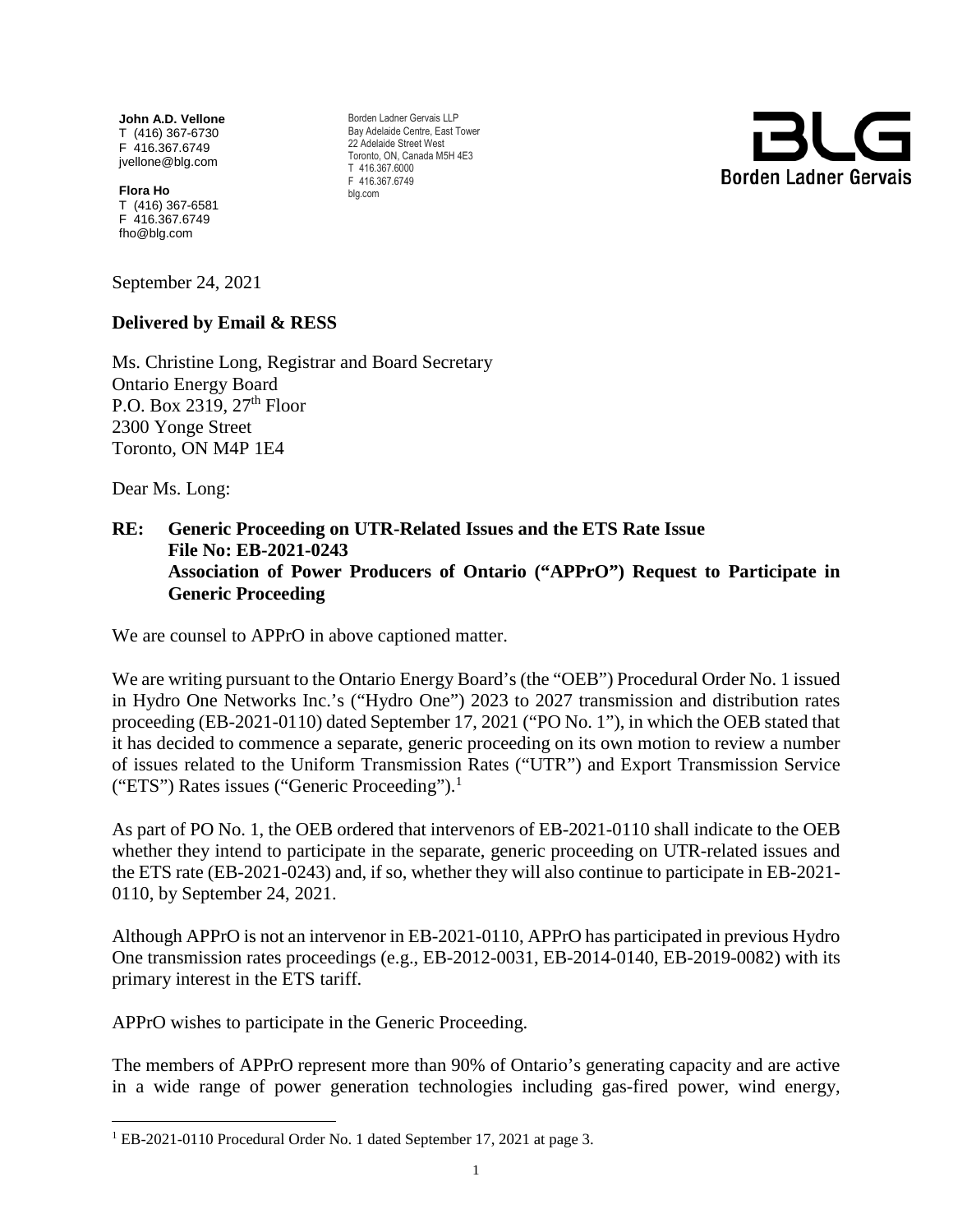cogeneration (CHP), nuclear, hydroelectric, solar, geothermal, energy from waste, fuel cells and other types of generation.

APPrO members are also significant exporters of electricity. APPrO therefore brings the perspectives of these companies to OEB proceedings and initiatives, and has a direct interest in the promotion of economic efficiency and cost-effectiveness of the electricity infrastructure of Ontario. Export costs, including the ETS tariff, are an important matter to the APPrO membership.

APPrO has a record of frequent participation in OEB proceedings as an intervenor, including in proceedings dealing with the ETS tariff. In addition to previous Hydro One proceedings, APPrO has participated in the IESO's 2017 and 2016 expenditure and revenue requirement proceedings, and proceedings involving Enbridge Gas Inc. and its predecessors Union Gas Ltd. and Enbridge Gas Distribution Inc., and the former Ontario Power Authority, as well as OEB-sponsored consultations.

APPrO also intends to seek an award of costs in the Generic Proceeding. In accordance with s. 3.03(a) of the OEB's *Practice Direction on Cost Awards*, as APPrO represents the direct interests of consumers who are required to pay the proposed ETS tariff in relation to the matter in the Generic Proceeding.

Therefore, APPrO submits that it should be eligible for its reasonably incurred costs on the grounds that it represents the interest of a class of consumers in this Generic Proceeding.

Moreover, APPrO has previously participated in many transmission rates and natural gas proceedings as well as OEB consultations and has been found eligible to recover its reasonably incurred costs as a participant in those proceedings and consultations.

As required by Rule 22.03(b) of the OEB's *Rules of Practice and Procedure* and Rule 3.03.1 of the OEB's *Practice Direction on Cost Awards*, APPrO filed with the Board information on APPrO's mandate, objectives, membership, constituency, programs and activities and other relevant information within the previous 12 month period as part of EB-2020-0181, EB-2020- 0192, EB-2020-0095, and EB-2020-0091. This document has been updated and attached as Attachment 1.

APPrO intends to be an active participant in this proceeding, and will act responsibly to coordinate with other participants where common issues may arise and be otherwise addressed. APPrO intends to participate in accordance with the OEB's procedures stipulated for this proceeding. APPrO reserves the right to participate in all aspects of the proceeding. APPrO also reserves the right to present evidence as it may deem necessary.

APPrO requests that the OEB and all participants provide it and its counsel with electronic copies of all written evidence and correspondence related to the proceeding, at the contact information below:

> David Butters President & CEO The Association of Power Producers of Ontario (APPrO) PO Box 756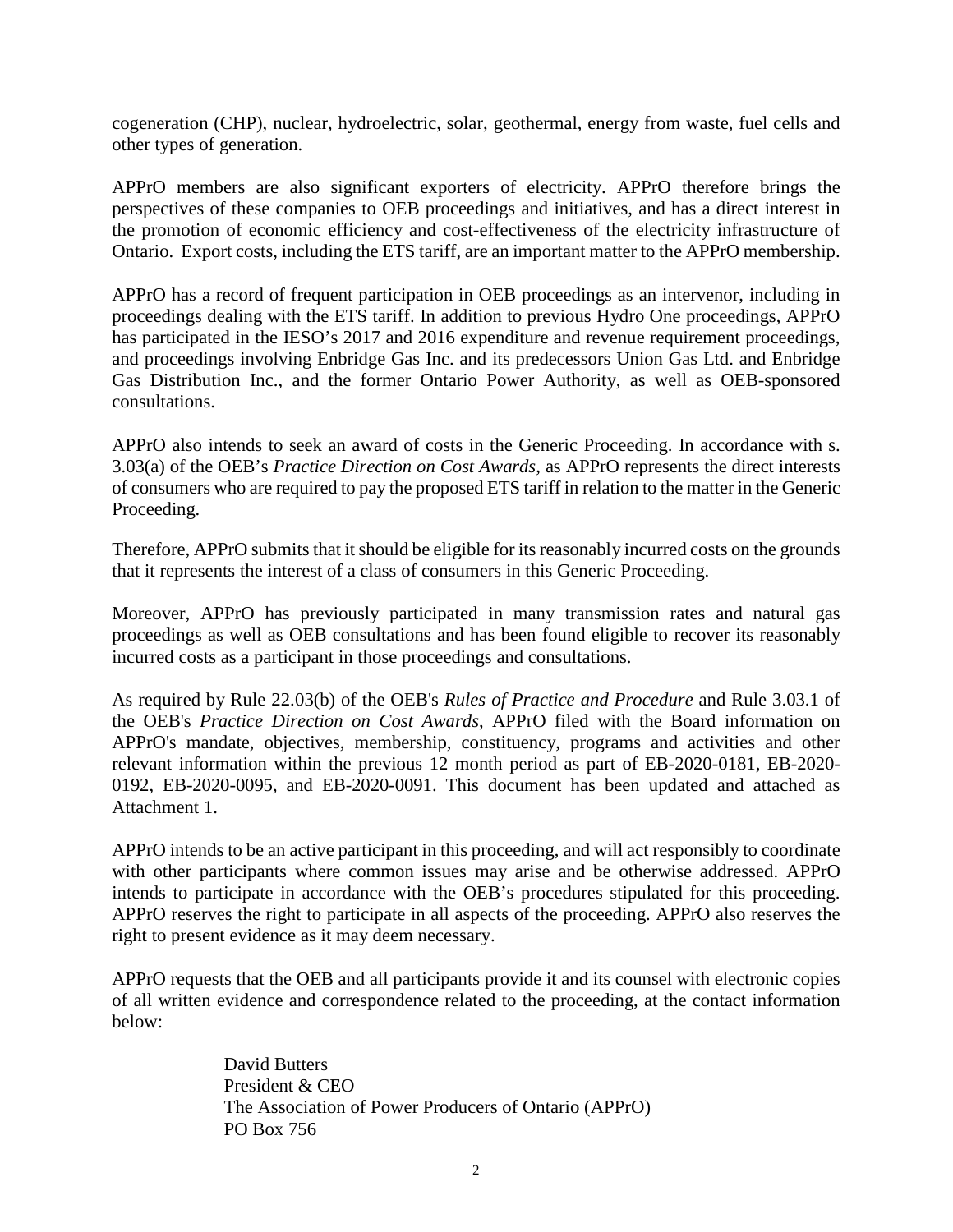Toronto, ON, M5C 2K1 Tel: 416-322-6549 [david.butters@appro.org](mailto:david.butters@appro.org) 

John A.D. Vellone Partner Borden Ladner Gervais LLP Bay Adelaide Centre, East Tower 22 Adelaide St W. Toronto, ON M5H 4E3 Tel: (416) 367-6730 Facsimile: (416) 361-6749 Email: [jvellone@b1g.com](mailto:jvellone@b1g.com)

Flora Ho Associate Borden Ladner Gervais LLP Bay Adelaide Centre, East Tower 22 Adelaide St W. Toronto, ON M5H 4E3 Tel: (416) 367-6581 Facsimile: (416) 361-6749 Email: [fho@b1g.com](mailto:fho@b1g.com)

Yours very truly,

### **BORDEN LADNER GERVAIS LLP**

Per:

 $\sqrt{9}$ 

Flora Ho /Encl.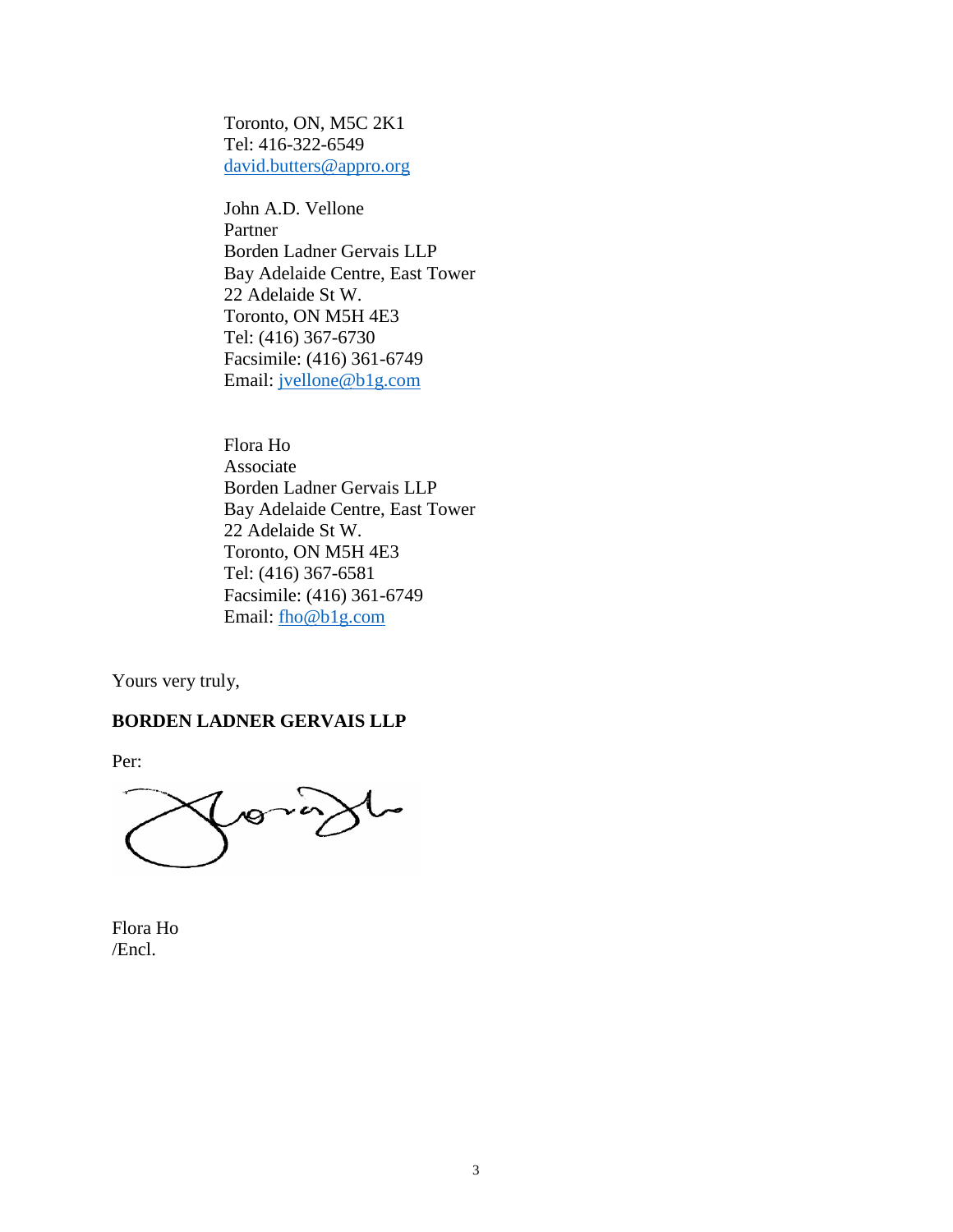# **Attachment 1**

# **The Association of Power Producers of Ontario**

## **Description**

The Association of Power Producers of Ontario ("APPrO") is a non-profit trade and professional organization representing more than 100 companies involved in the generation of electricity in Ontario, including generators and suppliers of services, equipment and consulting services. APPrO is the largest organization of its type in Canada. APPrO was established in 1986 as the Independent Power Producers' Society of Ontario and changed its name to APPrO in 2003.

### **Mandate and objectives**

APPrO's principal objective is the achievement of an economically and environmentally sustainable electricity sector in Ontario that supports the business interests of electricity generators. APPrO's role in the electricity sector is to raise awareness and understanding of its members' concerns with senior decision-makers in government, regulatory bodies and the public at large.

### **Membership and representative constituency**

APPrO currently has about 100 corporate members, who collectively produce more than 95% of the electricity made in Ontario. APPrO's members produce electricity from a range of sources, including natural gas, hydroelectricity, cogeneration, windpower, solar energy, biomass, biogas, nuclear energy and other sources. The total value of assets owned or operated by APPrO members is estimated at more than C\$50 billion, and the total annual sales of electricity by APPrO members exceeds C\$7 billion per year (wholesale value).

# **Programs and activities**

APPrO acts as an advocate for its members. It aims to have a voice on regulatory and policy issues which affect generators in Ontario, including electricity market rules, power procurement processes, the regulation of the natural gas market (both provincially and federally), climate change rules and compliance mechanisms, approval requirements, transmission development, distributed generation, and a number of other issues. APPrO is a leading advocate for public policies and regulatory treatments that it believes will facilitate the development of power generation in the province and assist in the development of a more open and competitive market for power.

APPrO also organizes industry conferences and produces a number of publications. APPrO's magazine, IPPSO FACTO, is an authoritative periodical on the electricity business and policy issues in Canada.

# **APPrO's authorized representative in OEB proceedings**

APPrO's principal authorized representative in proceedings before the Ontario Energy Board (the "Board") is Borden Ladner Gervais LLP ("BLG"), represented by John A.D. Vellone and Flora Ho with support from other BLG associates. BLG will provide support to APPrO for this